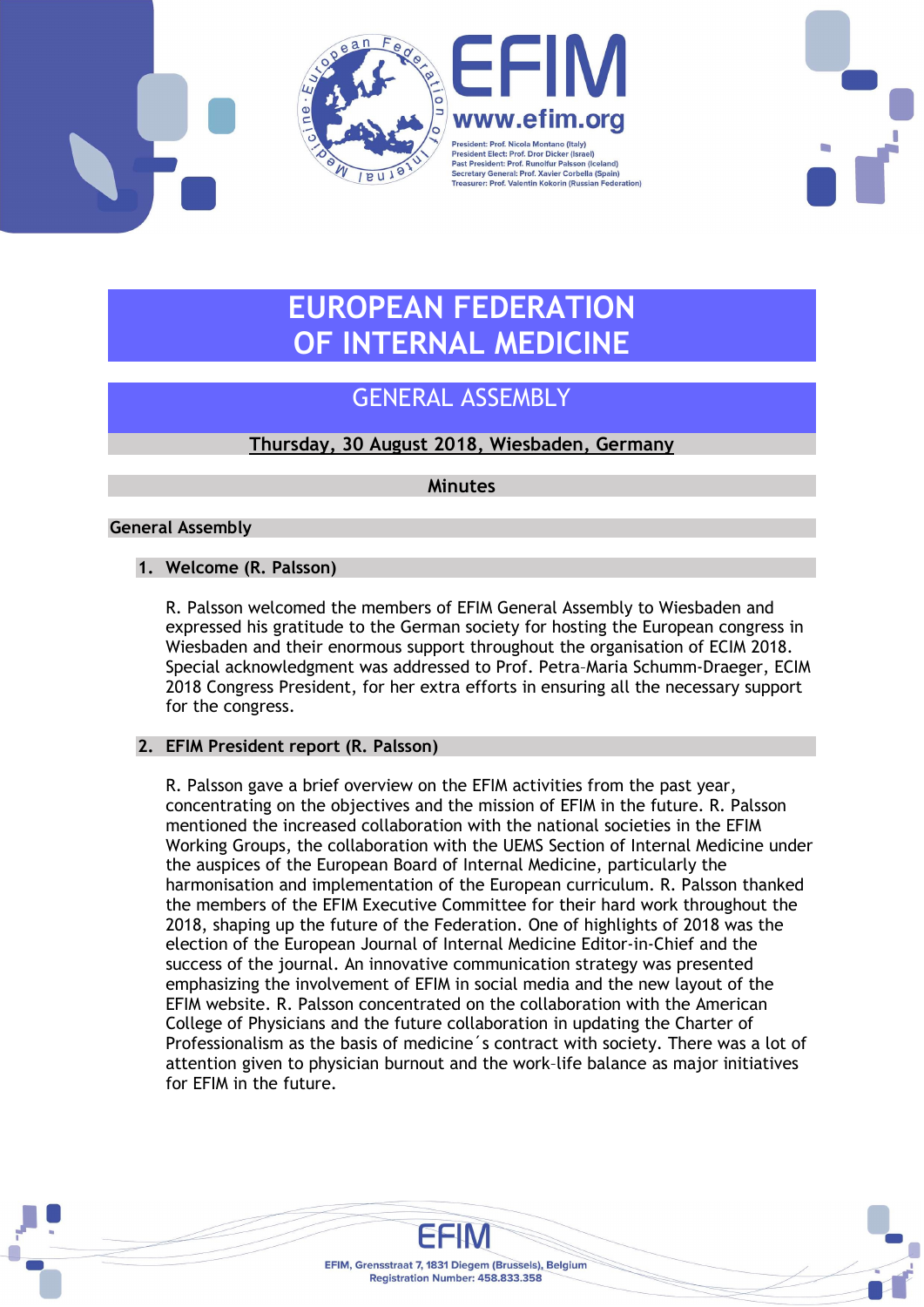

#### 3. Report of the Treasurer, approval of EFIM Annual Accounts 2017, and report on the accounts for 2018 and the EFIM budget for 2019 (V. Kokorin)

V. Kokorin presented the 2017 accounts, informing the General Assembly members that the year 2017 will end with a positive balance of €52,435.43, mainly due to the to the income from the Milan congress, EFIM membership and EJIM Royalties.

|                    | Accounts approved Final results |              |
|--------------------|---------------------------------|--------------|
| <b>Expenses</b>    | € 226,686.36                    | € 207,556.13 |
| Income             | € 230,800.00                    | € 318,699.12 |
| Provision 2017     |                                 |              |
| <b>ACP Meeting</b> |                                 | 10,000.00 €  |
| Website design     |                                 | 10,000.00 €  |
| Social liabilities |                                 | 38,707.56 €  |
| Result             | €4,113.64                       | € 52,435.43  |

### The 2017 end-of-year results were approved unanimously by the EFIM General Assembly Members.

V. Kokorin presented the finances for 2018, projecting that the year will end up with a small surplus of 8,511.91.

The results will depend on the final balance of the ECIM 2018 in Wiesbaden. V. Kokorin informed the General Assembly members that the expenses for the ECIM 2018 congress were beyond the agreed budget and therefore a provision was foreseen to cover the unexpected expenses which might result in less surplus at the end of the year.

V. Kokorin thanked all the national societies for processing the membership dues on time which facilitates smooth operation of EFIM activities. Considering that the membership structure is functioning successfully with the current method, V. Kokorin informed the General Assembly members that the same structure will remain in place until 2020. During the General Assembly in 2019, a proposal for a new membership structure will be presented to the members.

V. Kokorin continued with submitting the budget proposal for 2019, projecting a small surplus of  $\epsilon$  5,629.88 which will depend mainly on the outcome of the ECIM 2019 and other EFIM activities. V. Kokorin pointed out that EFIM has lined up many new projects in 2019. However, EFIM expects a very successful congress in Lisbon that should result in a positive balance of the accounts.

| <b>Budget</b><br>Forecast 2019 |              |
|--------------------------------|--------------|
| Expenses                       | € 255,820.12 |
| Income                         | € 261,450.00 |
| Results                        | € 5,629.88   |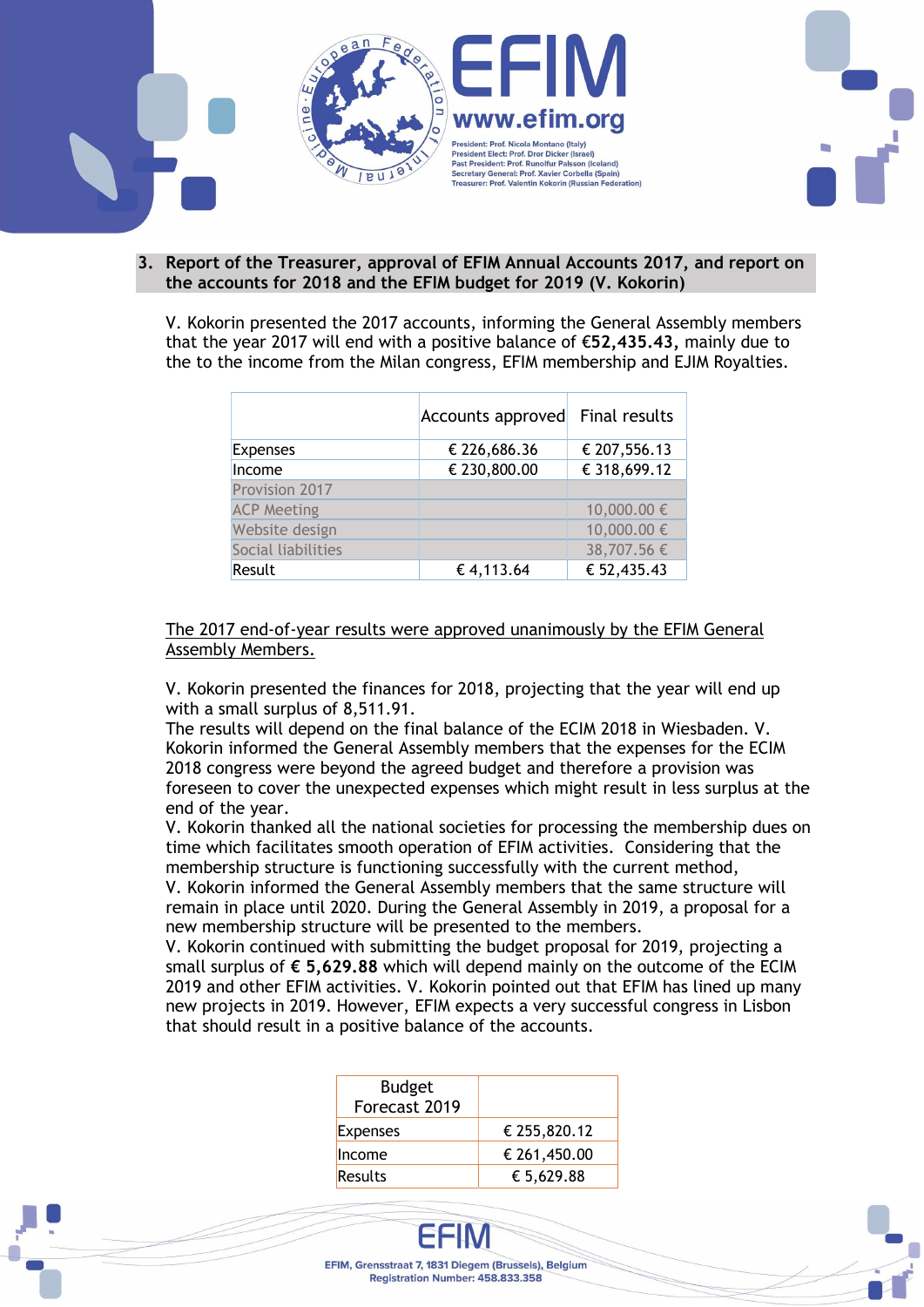



Members of the General Assembly approved unanimously the EFIM Budget proposal for 2019.

## 4. Granting discharge from liability of Executive Committee members for the accounting that ended on 31 December 2017 (R. Palsson)

EFIM Executive Committee members were granted discharge by the members of the General Assembly for the accounting that ended on 31 December 2017, unanimously.

5. Power of Attorney with regard of the administrative aspects of the daily management

For the duration of two years (meaning until EFIM's General Assembly in 2020), a special power of attorney is granted to the EFIM Executive Manager, Mrs. Aneta Trajkovska, residing at Diegemstraat 87, 1830 Machelen (date of birth, 15/11/1974), to execute and perform all and any administrative duties that are involved and come with the daily management of EFIM as an international nonprofit association.

## 6. Elections - EFIM President-Elect (R. Palsson)

- Candidates: Luis Campos, Portugal, and Dror Dicker, Israel

R. Palsson presented the two nominations for the President-Elect position: Dr. L. Campos from the Portuguese Society of Internal Medicine and Dr. D. Dicker from the Israeli Society of Internal Medicine.

R. Palsson invited L. Campos to present his candidacy for President-Elect. L. Campos is the Past President of the Portuguese Society of Internal Medicine, the Head of the Internal Medicine Department at Saint Francisco Xavier Hospital in Lisbon. L. Campos thanked the Portuguese society for nominating him and the Spanish and the Dutch societies for supporting his candidacy for the President-Elect position.

L. Campos presented his mission proposal for EFIM, focusing on the strong position of internal medicine in Portugal and the future of the internal medicine in Europe. L. Campos added that he is determined to continue improving and maintaining the standards of European internists, in a close collaboration with the members of the EFIM Executive Committee.

R. Palsson invited D. Dicker to present his candidacy for President-Elect. D. Dicker is the Past President of the Israeli Society of Internal Medicine, and the current President of the Israeli Association for the Study of Obesity.

D. Dicker is the Director of the Internal Medicine Department and the Obesity Clinic at the Rabin Medical Center, Hasharon Campus, and a Director of the Bariatric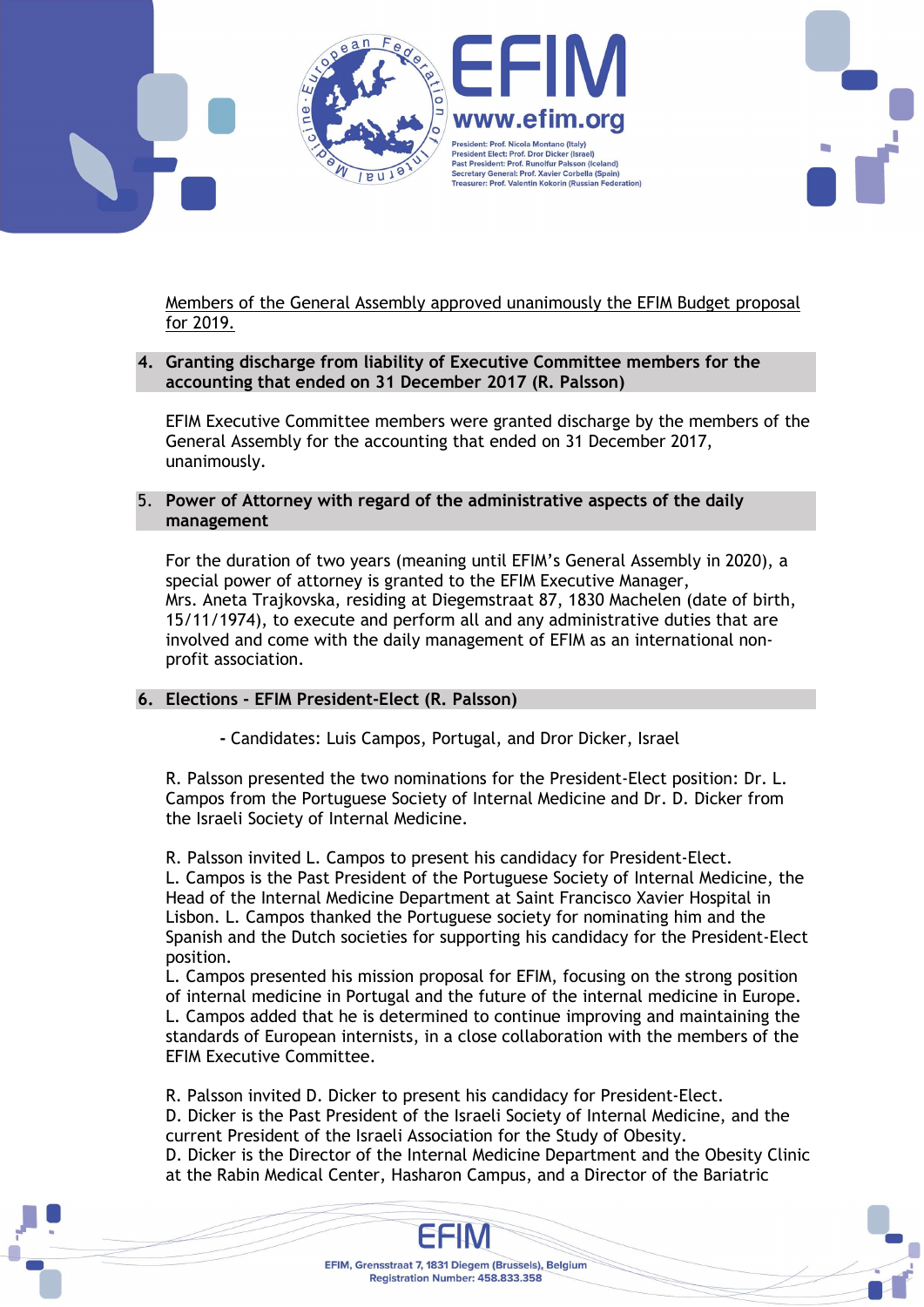



D. Dicker presented his objectives for the future of EFIM and internal medicine in Europe, focusing on major challenges and physician burnout. D. Dicker added the importance of acknowledging the value and influence of internal medicine in Europe by other professional societies and stakeholders.

Voting Secretary General: Members of the General Assembly elected D. Dicker with 35 votes against 12 for L. Campos, for the position of EFIM President-Elect for a duration of 2 years.

R. Palsson welcomed D. Dicker to the EFIM Executive Committee as the new EFIM President-Elect, congratulating him on the election.

D. Dicker will serve the EFIM Executive Committee in the role of EFIM President-Elect for the next 2 years (2018 – 2020).

The mandate of the EFIM President-Elect will not be remunerated.

## 7. Handover:

- EFIM President (R. Palsson and N. Montano)
- EFIM President-Elect (N. Montano and D. Dicker)

P. Palsson congratulated N. Montano and handed to him the position of EFIM President. N. Montano was very pleased to step into his new role, addressing EFIM as a constellation of different voices. N. Montano presented a brief overview on his vision for the coming 2 years in his role as a President, concentrating on education and training (pre – and post-graduation), organization of healthcare, professionalism and clinical research.

N. Montano will serve the EFIM Executive Committee in the role of EFIM President for the next 2 years (2018 – 2020).

The mandate of the EFIM President will not be remunerated.

R. Palsson will serve EFIM Executive Committee in the role of EFIM Past President for the next 2 years (2018 – 2020). The mandate of the EFIM Past President will not be remunerated.

R. Palsson and the rest of the EFIM Executive Committee members thanked F. Bosch for his determination and hard work as EFIM Past President as his mandate came to an end and he will no longer be a member of the Executive Committee.

> EFIM, Grensstraat 7, 1831 Diegem (Brussels), Belgium Registration Number: 458.833.358

#### 8. Admission of new EFIM members:

- Lebanese Society of Internal Medicine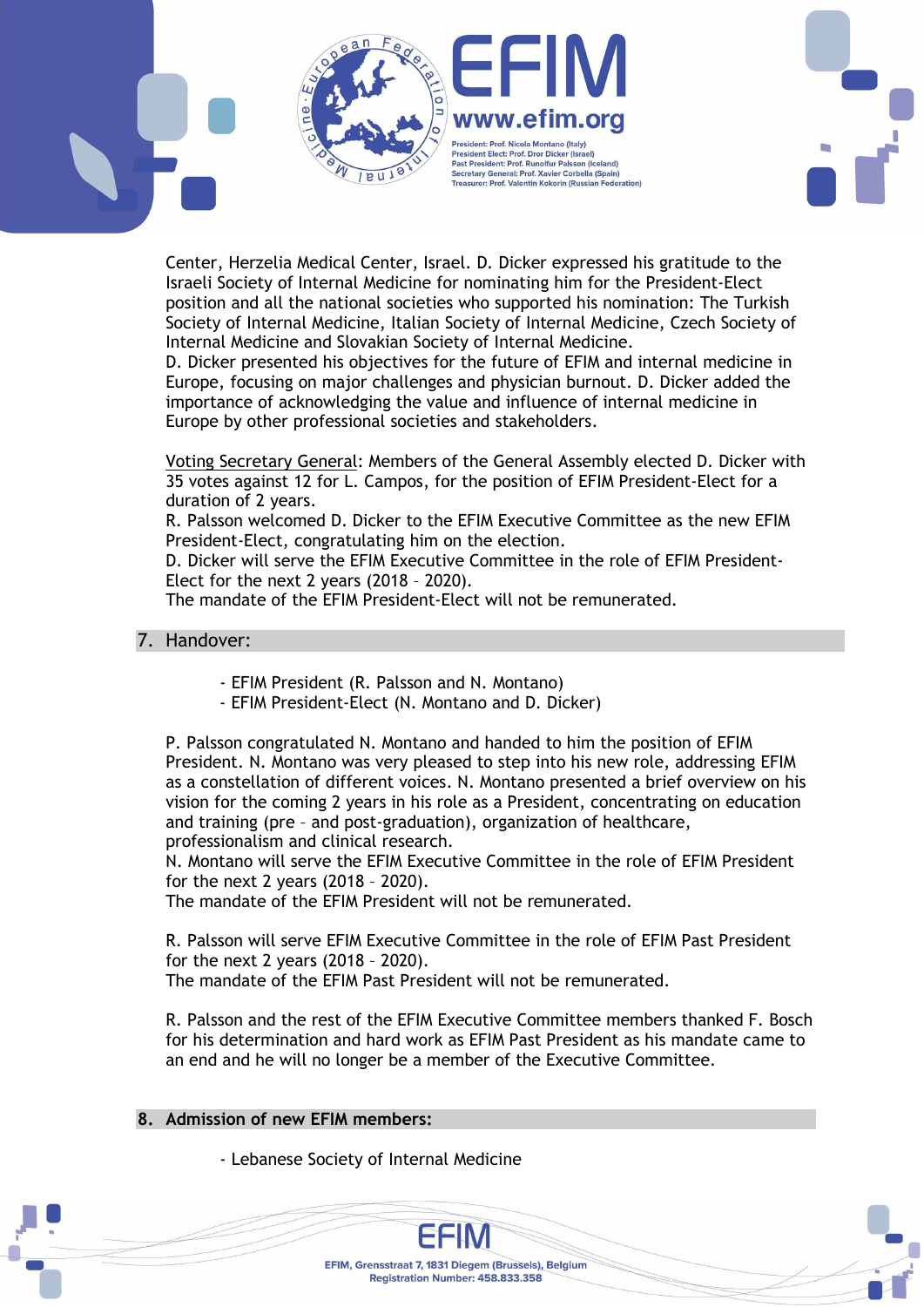

The President of the Lebanese Society of Internal Medicine, Dr. Elie Moubarak, was invited to present the Lebanese society. Dr. Moubarak thanked EFIM and the Executive Committee for the opportunity to attend the General Assembly and ECIM 2018 in Wiesbaden. Dr. Moubarak presented the Lebanese Society of Internal Medicine and briefly described the activities of the organisation, including their congresses and the involvement and collaboration with other scientific societies, especially the French Society of Internal Medicine.

Members of the EFIM General Assembly approved the membership of the Lebanese Society of Internal Medicine as an Associate Member of EFIM with unanimous vote.

## 9. Candidates for ESIM Summer School 2020/2022: Spanish Society of Internal Medicine

Dr. Gemma Ortiz Llauradó presented the proposal from the Spanish Society of Internal Medicine to host the summer school in El Escoril, a town close to Madrid. The Spanish Society of Internal Medicine is following a long tradition and experience in organising internal medicine schools in Spain, including the very first EFIM summer school organised by Dr. Jaime Merino. Dr. Llauradó presented the town and the venue for the school. The Colegio Mayor of the Royal University Center of El Escorial María Cristina has been proposed as the meeting venue. The Colegio Mayor is modern and comfortable, featuring all the necessary facilities necessary for the organisation of the school. The registration fee will remain the same at 995€ per person including the accommodation, meals and the social activities. The programme will feature clinical presentations and practical issues in patient care, as well as several different topics with interactive presentations following a work scheme similar to the previous schools.

Members of the EFIM General Assembly approved the proposal by the Spanish Society of Internal Medicine to host ESIM Summer school 2020 – 2021 with unanimous vote.

## 10.European Journal of Internal Medicine progress report (P. Mannucci)

Prof. P. Mannucci, the outgoing EJIM Editor-in-Chief, gave brief presentation on the latest progress of the journal by acknowledging the team involved in the development and progress since 2008. P. Mannucci was pleased to present the progress of the journal during the past year, informing the General Assembly about the increase in the impact factor to 3.28. EJIM now ranks 27th out of the 154 journals in the category Medicine General & Internal. Both, the Publisher, Elsevier, and EFIM expressed their gratitude to P. Mannucci for his exceptional leadership and achievements as the EJIM Editor-in-Chief.

11.Handover and formal approval of new European Journal of Internal Medicine Editor-in-Chief (G. Agnelli)

> EFIM, Grensstraat 7, 1831 Diegem (Brussels), Belgium Registration Number: 458.833.358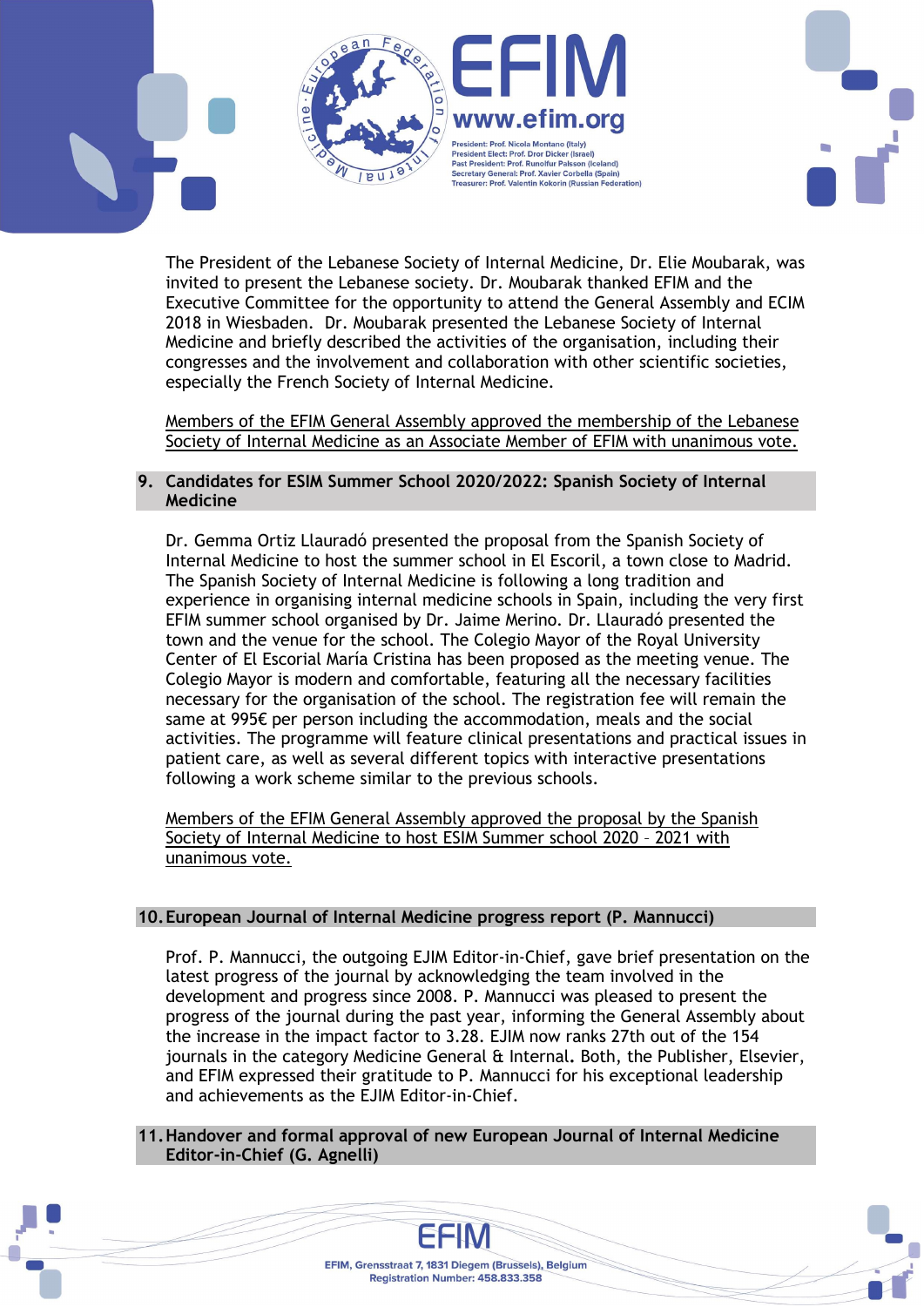

The new Editor-in-Chief, Prof. G. Agnelli was invited to present the new editorial strategy for the journal and introduced the newly selected Editorial Board which consist of 4 Associate Editors, one of whom acts as a Deputy Editor. Prof. M. Levy from the Netherlands has been selected as EJIM Deputy Editor. G. Agnelli thanked EFIM for giving him the opportunity to lead EJIM in the future and to maintain the journal as the top-ranking journal in clinical medicine. He stressed that EJIM should become the reference journal for European internists in the future.

The members of the General Assembly officially approved the appointment of the new EJIM Editor-in-Chief, Prof. G. Agnelli.

## 12. ECIM 2018, Wiesbaden (P.-M. Schumm-Draeger)

Prof. P.-M. Schumm-Draeger, ECIM 2018 President, welcomed the participants to the 2018 European Congress of Internal Medicine in Wiesbaden. P.-M. Schumm-Draeger gave brief report on the preparation of the congress, informing the members of the General Assembly that the number of participants in Wiesbaden had reached 1100 participants from 70 different countries. The highest numbers were coming from Germany, followed by Portugal, Spain, Turkey, Greece, Romania and Switzerland. P.-M. Schumm-Draeger announced that 1138 abstracts have been submitted from 50 different countries. Finally, she thanked all EFIM member societies for encouraging their members to attend and contribute to a successful congress and welcomed the participants to the opening ceremony.

## 13. Upcoming congresses: ECIM 2019 (L. Campos)

L. Campos, the next ECIM 2019 Chair, presented the theme of the 2019 congress' "Innovation in Heath Care: New Opportunities for Internal Medicine". L. Campos gave a brief overview on the congress programme, including the timeline, and introduced the local organising committee. L. Campos is confident that the Lisbon congress will attract many participants from Europe and worldwide and he is working intensively in promoting the congress among the South American internal medicine societies. L. Campos invited the General Assembly representatives to spread the word among their societies and to attend Lisbon congress in 2019.

### 14. European Board of Internal Medicine and UEMS Section of Internal Medicine (R. Gans)

Prof. R. Gans presented the strategy for implementation of the European Curriculum of Internal Medicine and the future of EBIM activities. R. Gans stressed the importance of adapting EFIM articles with respect to the governance of EBIM and ensured equal representation of EFIM and the UEMS Section of Internal Medicine. Furthermore R. Gans, gave brief overview on the following steps for the for implementation of the European curriculum as well as highlighting future

> EFIM, Grensstraat 7, 1831 Diegem (Brussels), Belgium Registration Number: 458.833.358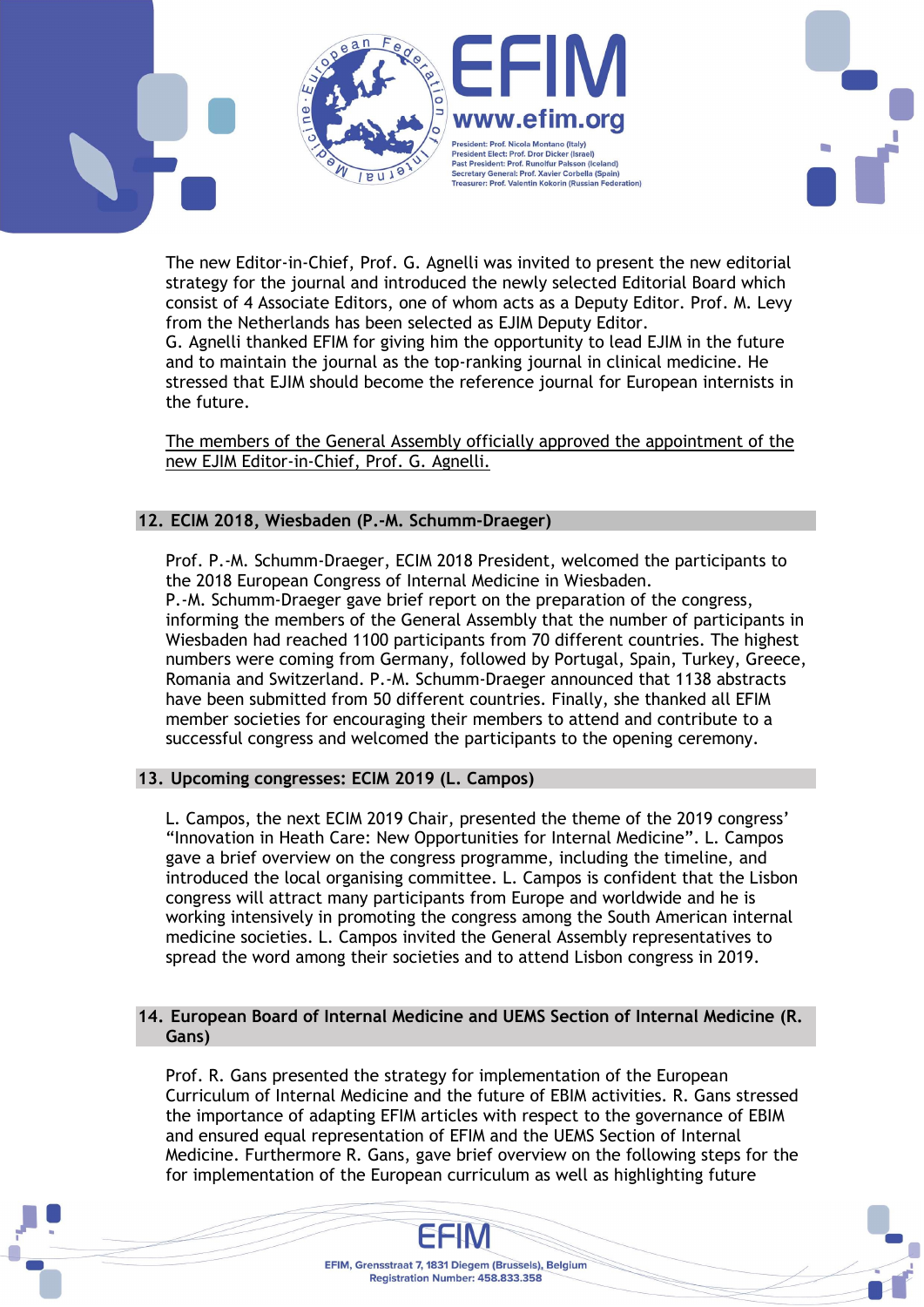

projects, including the development of a European educational and learning center in internal medicine using an e-platform.

## 15. European Journal of Case Reports in Internal Medicine progress report (J. Kellett)

J. Kellett, the Editor-in-Chief of the European Journal of Case Reports in Internal Medicine, reported on the progress of the journal, reflecting back on a very successful period since the journal was launched five years ago. J. Kellett was very glad to announce the achievement of PubMed indexing after a scientific quality evaluation by PubMed Central. Dr. Kellett added that EJCRIM is expected to be fully indexed by early 2019. Published articles starting from 2016 are going to be included in PubMed Central.

## 16. ESIM Winter School 2018 report and progress report for 2019 (K. Petterson)

K. Petterson presented the report from the  $1<sup>st</sup>$  ESIM Winter which took place in Kitila, Finland from 22 – 26 January 2018. The school welcomed 47 trainees from 23 countries and 18 national and international speakers. Excellent workshops included ECG Olympics, practical ultrasonography and presentation of interesting clinical cases. A Choosing Wisely-workshop was held by the Young Internists. The 1<sup>st</sup> winter school was a great success and the preparation for the  $2^{nd}$  edition is in progress. K. Petterson informed the General Assembly representatives that due to the success of the 1<sup>st</sup> edition, the Finnish Society of Internal Medicine is happy to extend the number of trainees to 52. The ESIM Winter School 2019 will be at the same venue from 21 – 25 January 2019. K. Petterson invited all the participants to submit the speakers' proposal forms and the intention-to-send residents forms on time.

#### 17. ESIM Summer School 2018 report and progress report for 2019 (R. Gans)

R. Gans was pleased to inform the General Assembly representatives that the  $2^{nd}$ summer school held in the rural town of Ede in the East of the Netherlands welcomed 39 trainees from 18 countries. A number of experts in internal medicine gave lectures and presentations during the 6-day course. The central theme of the ESIM summer school was "Internal Medicine in Harmony". R. Gans added that a strong emphasis has been placed on the emerging global issues affecting all internists such as ageing populations, antibiotic resistance, physician burnout, patient safety and resource allocation during global recession. R. Gans informed the General Assembly members that the next summer school will take place at the same venue in Ede from 23 – 29 June 2019. R. Gans welcomed all the participants to spread the information among trainees in their national societies and submit applications on time.

> EFIM, Grensstraat 7, 1831 Diegem (Brussels), Belgium Registration Number: 458.833.358

18. Reports from working groups:

Choosing Wisely (N. Montano)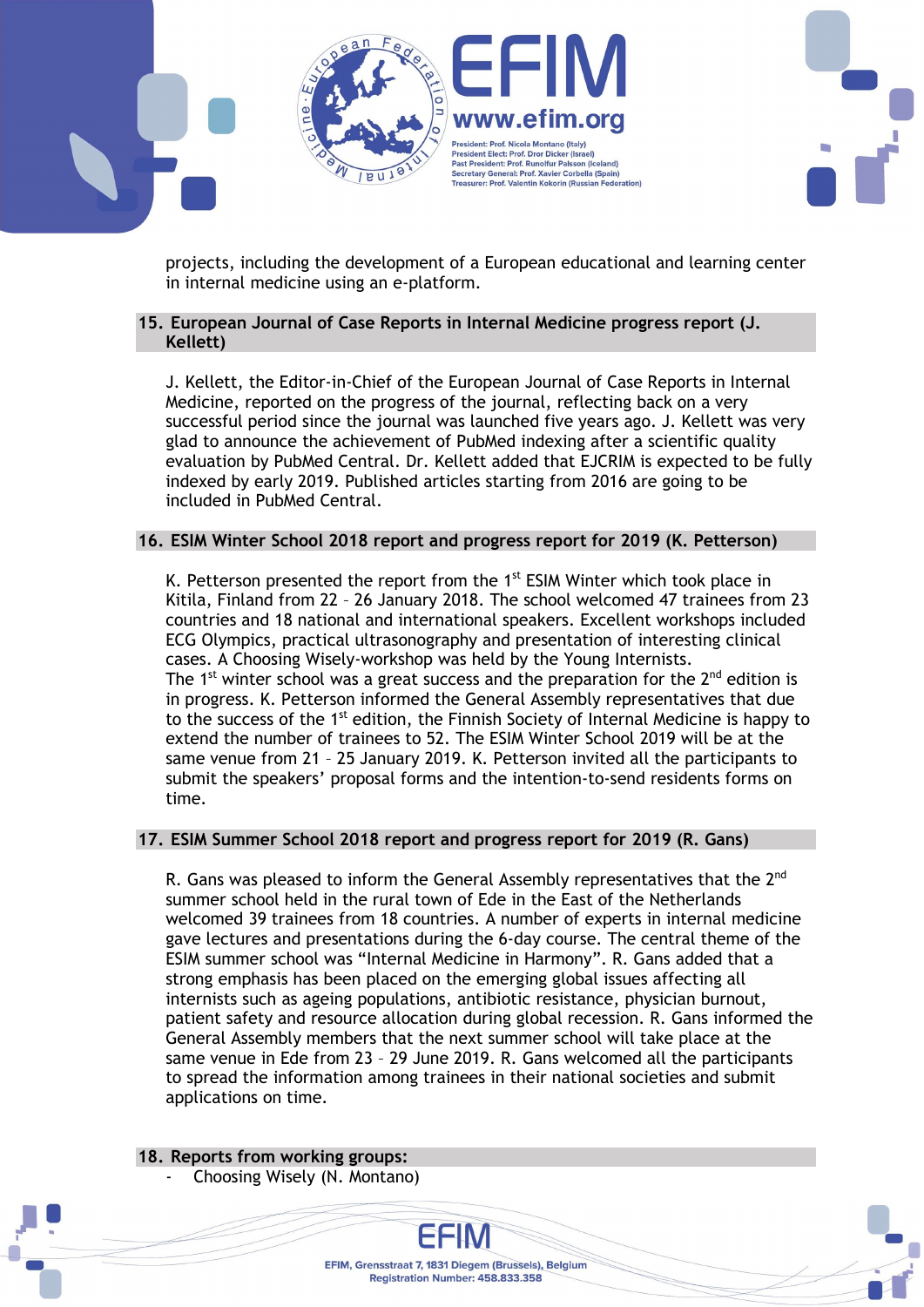President: Prof. Nicola Montano (Italy) **President Elect: Prof. Dror Dicker (Israel) Past President: Prof. Runolfur Palsson (Iceland)** ast President Premiuman Palesen (resumit)<br>Secretary General: Prof. Xavier Corbella (Spain)<br>Treasurer: Prof. Valentin Kokorin (Russian Federation)

N. Montano informed the General Assembly members that the Choosing Wisely working group will meet during the congress and the report will be presented during the following EFIM Day meeting.

Professional Issues and Quality of Care (L. Campos)

L. Campos reported on the progress of the Professional Issues and Quality of Care Working Group, informing the General Assembly members about the two meetings that the WG held and the publication of the position paper "Hospital Ambulatory Medicine: A Leading Strategy for Internal Medicine in Europe" in EJIM. L. Campos added that the WG is busy working on another position paper and the surveys of quality of care and professional issues. L. Campos proposed to organise a pre-congress course during ECIM 2019 in Lisbon on quality, safety and communication issues. L. Campos added that EFIM website should be used as a tool to communicate and promote national, regional and local experiences related with the subjects of the position papers, webinars and workshops on the topic of professional issues and quality of care.

IMAGINE (A. Marra)

The chair of the Gender Medicine Working Group, A. Marra, reported the preliminary results from the IMAGINE survey and presented the next initiatives of the Gender Medicine Working Group. A. Marra announced the parallel session taking place during the ECIM 2018, "Gender Medicine for the Internist" to be presented by two experts in gender medicine, Prof. Regitz–Zagrosek from Germany and Prof. Kautzky–Willer from Austria. A. Marra informed the General Assembly members that the WISE, the Women Initiative for Stroke in Europe, is very much interested to collaboration with the IMAGINE WG.

## 19. New working groups (F. Bosch and N. Montano)

- Ultrasound Working Group

The representatives of the Ultrasound Working Group met for the  $1<sup>st</sup>$  time during the ECIM 2018 in Wiesbaden. The report of the meeting will be presented during the following EFIM Day on March 15<sup>th</sup>, 2019, in Brussels.

- Critical Appraisal of Guidelines Working Group

N. Montano informed the General Assembly members that the call for the Critical Appraisal of Guidelines Working Group will be launched after the ECIM 2018 in Wiesbaden.

## 20. Research project proposal (N. Montano)

N. Montano informed the General Assembly members about the FADOI project in collaboration with Web Insalute on the current use of digital tools by internists and their patients. The project is a great idea aiming at internist/physician positioning himself/herself as a primary reference figure to lead the change towards the best citizen/patient empowerment. He added that the FADOI project is a great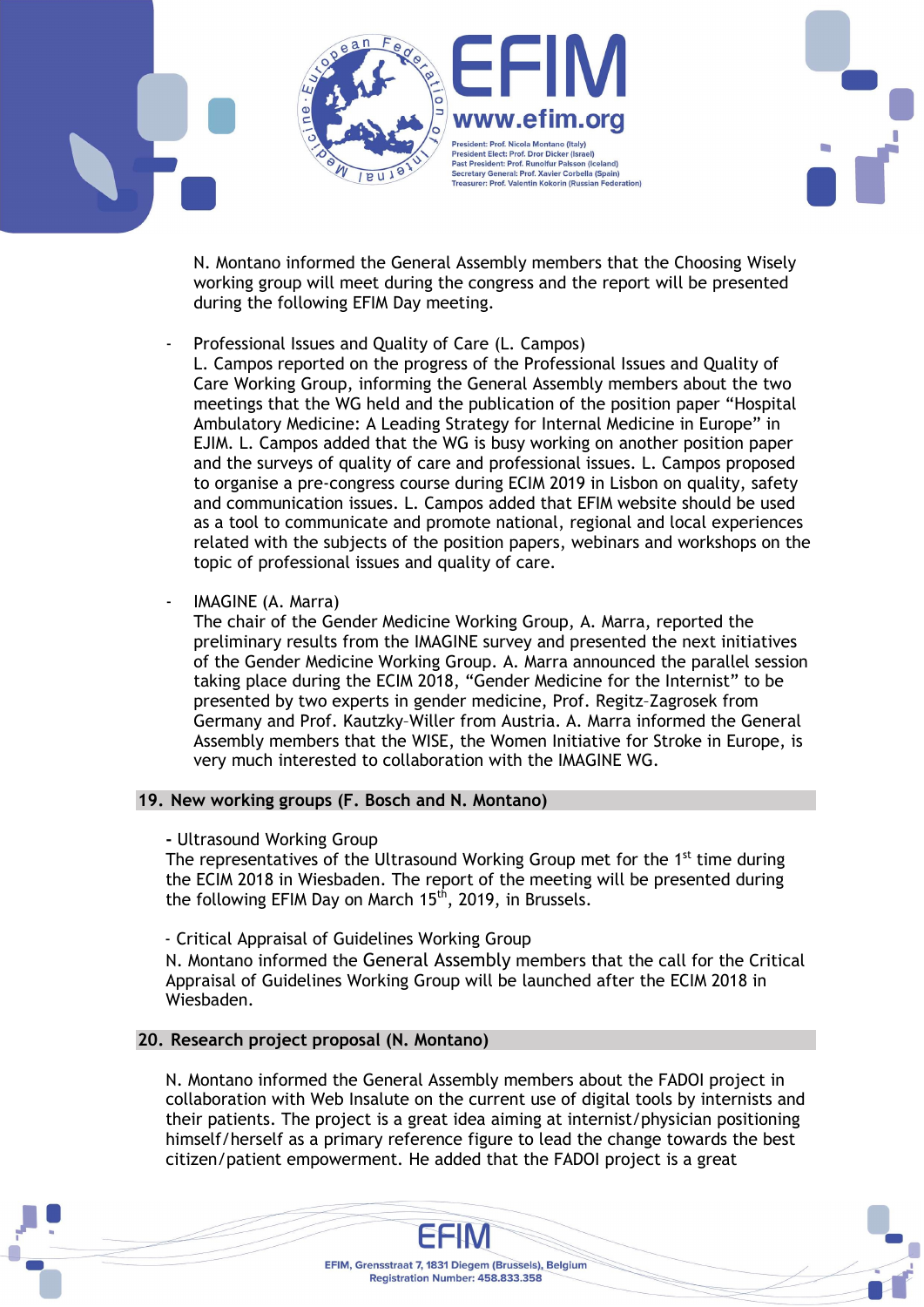

opportunity for EFIM to be involved and proposed creating a new working group on education and research in relation to this project.

## 21. Young Internists report (I. Ruza)

I. Ruza, the Chair of the Young Internists Subcommittee, gave a short overview of the current YI activities. I. Ruza introduced the YI Assembly involving 27 members from 22 EFIM member national societies and 3 main officers (Chair, Past Chair, and Secretary). Furthermore, I. Ruza introduced the active participation of YI in EFIM main activities, WG, ECIM, ESIM. I. Ruza pointed out the organisation of Choosing Wisely session during the ESIM Winter in Finland and Gender Medicine session during ESIM Summer in the Netherlands. Furthermore, the three YI plenary sessions were announced during the ECIM 2018 as well as the YI Corner including five informal discussions. I. Ruza announced the organisation of the  $1<sup>st</sup>$  EASIM - European Advanced School of Internal Medicine, a new postgraduate course for young certified specialists in internal medicine to take place in Riga from 24 – 26 November 2018. The objective of the EASIM is to become EFIM educational initiative from up to 30 participants who are early in their career, 3 – 7 years after training. I. Ruza thanked the Executive Committee and the members of EFIM General Assembly for their continuous support and invited the societies to send participants to the 1<sup>st</sup> EASIM postgraduate course.

### 22.Foundation for the Development of Internal Medicine in Europe Report & Clinical Research Course 2018 (D. Sereni)

D. Sereni presented the Foundation for the Development of Internal Medicine in Europe, FDIME main activities, including the ESIM bursaries, clinical research seminar, support of the EFIM Exchange programme, and the research grants. D. Sereni provided update on the clinical research seminar involving 14 accepted applicants from 8 different countries. The 2018 edition of the clinical research seminar was fully supported by the Foundation, FDIME. D. Sereni added that the evaluation score from the clinical research seminar is rather high and there is a high interest to organise the course twice per year. Furthermore, D. Sereni introduced the trainees who received ESIM bursaries in 2018, 2 trainees from Latvia and Slovakia attended the winter school in Finland and 2 residents from Latvia and Tunisia attended the summer school in the Netherlands.

D. Sereni was pleased to introduce the new FDIME partners/sponsors: AEMO, the Association for Children and Orphan Diseases and REMI.

## 23. EFIM Day, 15 March 2019 Brussels (N. Montano)

N. Montano announced the 5<sup>th</sup> EFIM Day to be held on Friday 15 March, 2019, at the EFIM Headquarters in Brussels and invited the Presidents of the EFIM members societies to attend the meeting.

24. Next EFIM General Assembly, ECIM 2019, Lisbon, 29 August 2019